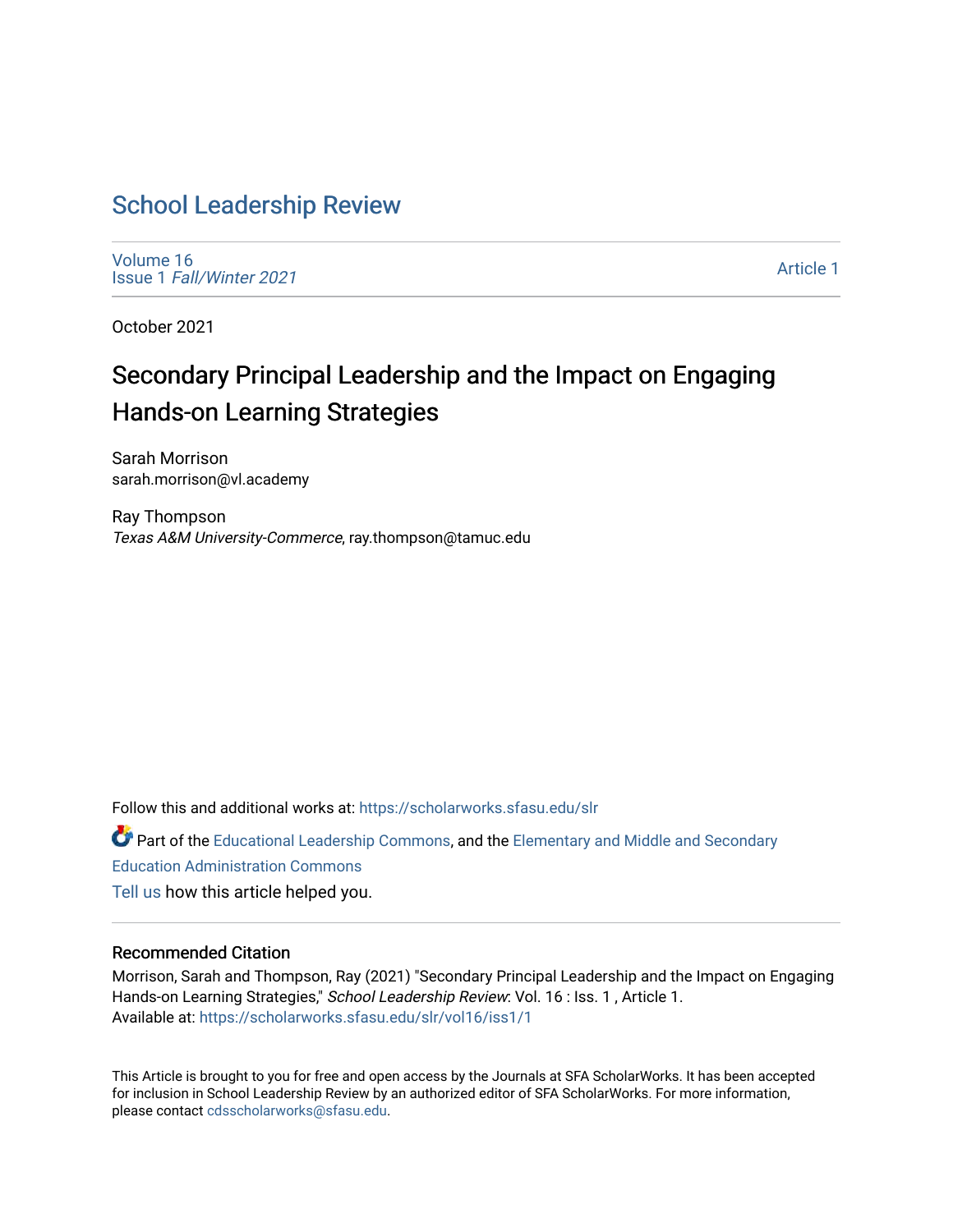# Secondary Principal Leadership and the Impact on Engaging Hands-on Learning **Strategies**

# Cover Page Footnote

REFERENCES Adams, C. M., Olsen, J. J., & Ware, J. K. (2017). The School Principal and student learning capacity. Educational Administration Quarterly, 53(4), 556-584. doi:10.1177/0013161X17696556 Ahlfeld, K. (2010). Hands-On Learning with a Hands-Off Approach for Professional Development. School Library Monthly, 26(6), 16-18. Arlestig, H., Tornsen, M., Centrum för, s., Samhällsvetenskapliga, f., & Umeå, u. (2014). Classroom observations and supervision – essential dimensions of pedagogical leadership. International Journal of Educational Management, 28(7), 856-868. doi:10.1108/IJEM-01-2014-0001 Arnold, K. A., & Loughlin, C. (2013). Integrating transformational and participative versus directive leadership theories. Leadership & Organization Development Journal, 34(1), 67-84. doi:10.1108/ 01437731311289974 Bouwmans, M., Runhaar, P., Wesselink, R., & Mulder, M. (2017). Fostering teachers' team learning: An interplay between transformational leadership and participative decision-making? Teaching and Teacher Education, 65, 71-80. doi:10.1016/j.tate.2017.03.010 Creswell, J. W., & Poth, C. N. (2018). Qualitative Inquiry and Research Design: Choosing Among Five Approaches Los Angeles: SAGE de Brabander, C. J., & Martens, R. L. (2014). Towards a unified theory of task-specific motivation. Educational Research Review, 11, 27-44. doi:10.1016/j.edurev.2013.11.001 D. Jean Clandinin, F. M. C. (2000). Narrative Inquiry: Experience and Story in Qualitative Research (I. John Wiley & Sons Ed. 1 ed. Vol. First Edition). San Francisco: Jossey-Bass. Dhuey, E., & Smith, J. (2018). How school principals influence student learning. Empirical Economics, 54(2), 851-882. doi:10.1007/s00181-017-1259-9 Farahbakhsh, S. (2012). The Role of Emotional Intelligence in Increasing Quality of Work Life in School Principals. Procedia - Social and Behavioral Sciences, 46, 31-35. doi:10.1016/j.sbspro.2012.05.062 Garrett, K. L. B. (2015). Leadership Behaviors Used by Principals of Large High Schools Compared to Principals of Small High Schools: A Comparative Multiple-Case Study. (Dissertation/Thesis), ProQuest Dissertations Publishing, Retrieved from http://tamuc.summon.serialssolutions.com/2.0.0/link/0/ eLvHCXMwrV1LS8NAEB5qexE PKipaKwx4Tm2Sbh6CiESDhxYCWvBWstnNqU20ScH-CPzu5tdrVV68hgyLDtMMjuPb78BcJ3-

wNrwCU6ah9RmzBZGYZzLfqfwmZTKm5m5TxX5fkLiMXmZkLgFibkao81tvKRy3az MZNX8SjYQHF-kG-7t65sl50jJfqsZqpHqYQvsxhdRxg50bMnr0nRz\_0jnRVJme6GIDmzNA2Weg19OWp088 T68m00q2HW\_gZ3U6XyZrYGxDavjfypzAHv3a836Q2jx4gg-

Rl\_YZ9TciosKJxVnSFeYNKV78UljmeNIosxRIkmwIfusMNKQd6zLDeGneTqb\_RCxjstr8jJcayxj1YkTl6UAMjVMVzGD8\_Ro2W0nep\_o5p-q-

qeQLsoC34KSCkZMBIwn4aSY8xLvcwf5pTlw4yFnhOcQW\_bSt3tr89hVwQ6pCmd9K BdL5b8AjrKWJ8TFdIz Kitchen, M., Gray, S., & Jeurissen, M. (2016). Principals' Collaborative Roles as Leaders for Learning. Leadership and Policy in Schools, 15(2), 168. doi:10.1080/15700763.2015.1031255 Marzano, R. D. (2011). Leaders of Learning: How District, School, and Classroom Leaders Improve Student Achievement . Bloomington, Indiana: Solution Tree Press . Ernst, D. (2014). Expectancy theory outcomes and student evaluations of teaching. Educational Research and Evaluation, 20(7-8), 536-556. doi:10.1080/ 13803611.2014.997138 Garland, P., & Garland, I. (2012). A participative research for learning methodology on education doctoral training programmes. International Journal for Researcher Development, 3(1), 7-25. doi:10.1108/17597511211278625 Grasmick, L., Davies, T. G., & Harbour, C. P. (2012). Participative leadership: perspectives of community college presidents. Community College Journal of Research and Practice, 36(2), 67-80. doi:10.1080/10668920802421496 Green, H. E. (2014). Use of theoretical and conceptual frameworks in qualitative research. Nurse researcher, 21(6), 34. doi:10.7748/nr.21.6.34.e1252 Gyurko, C. C. (2011). A synthesis of Vroom's model with other social theories: An application to nursing education. Nurse Education Today, 31(5), 506-510. doi:10.1016/ j.nedt.2010.08.010 HemaMalini, P. H., & Washington, A. (2014). Employees' motivation and valued rewards as a key to effective QWL- from the perspective of expectancy theory. TSM Business Review, 2(2),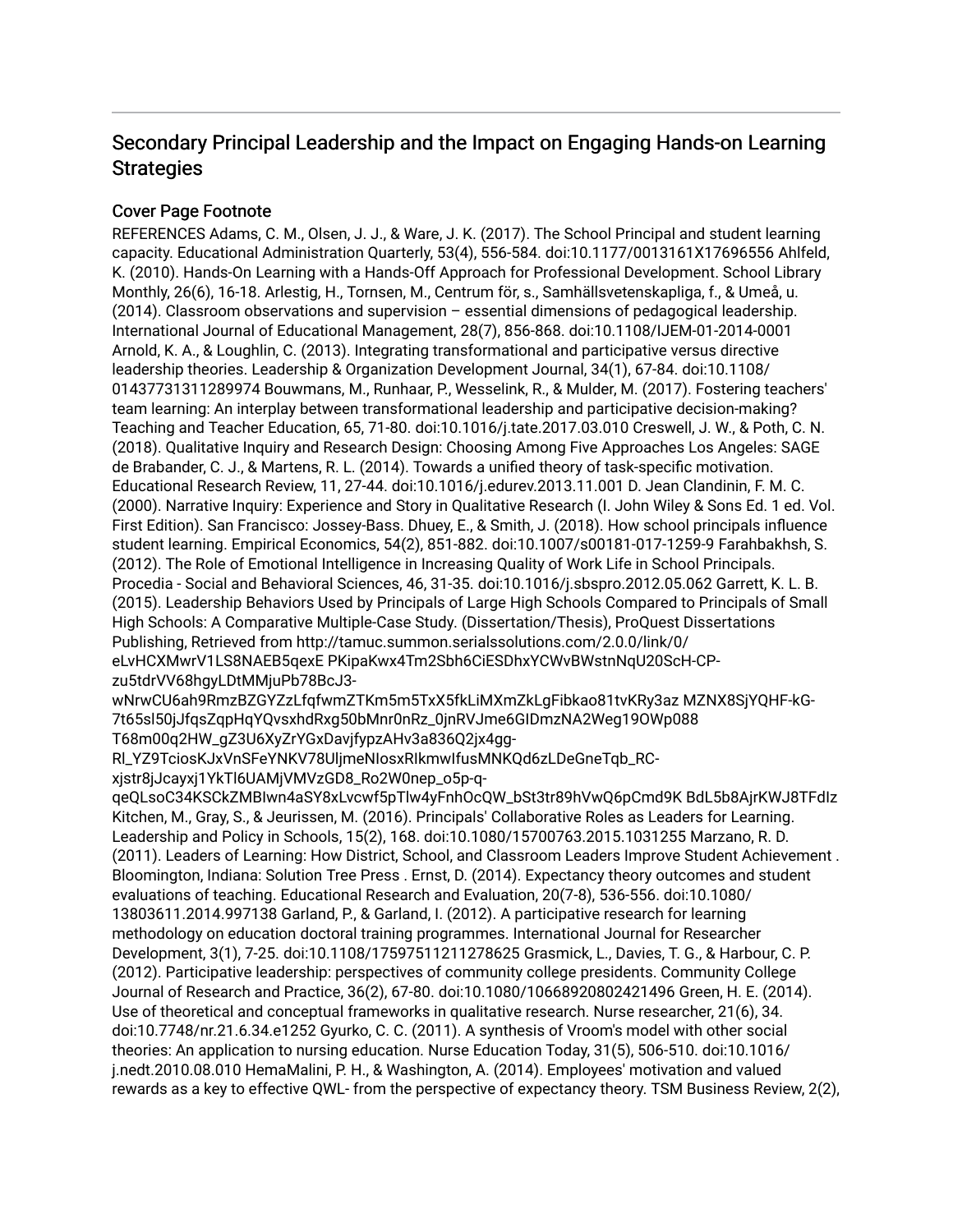45. Hsu, D. K., Shinnar, R. S., & Powell, B. C. (2014). EXPECTANCY THEORY AND ENTREPRENEURIAL MOTIVATION: A LONGITUDINAL EXAMINATION OF THE ROLE OF ENTREPRENEURSHIP EDUCATION. Journal of Business and Entrepreneurship, 26(1), 121 Lantz, A., Hansen, N., Antoni, C., Stockholms, u., Samhällsvetenskapliga, f., & Psykologiska, i. (2015). Participative work design in lean production: A strategy for dissolving the paradox between standardized work and team proactivity by stimulating team learning? Journal of Workplace Learning, 27(1), 19-33. doi:10.1108/JWL-03-2014-0026 Leaf, A., & Odhiambo, G. (2017). The deputy principal instructional leadership role and professional learning: Perceptions of secondary principals, deputies and teachers. Journal of Educational Administration, 55(1), 33-48. doi:10.1108/JEA-02-2016-0029 Leo, U., Rättssociologiska, i., Lund, U., Department of Sociology of, L., & Lunds, u. (2015). Professional norms guiding school principals' pedagogical leadership. International Journal of Educational Management, 29(4), 461-476. doi:10.1108/IJEM-08- 2014-0121 Li, L., Hallinger, P., & Ko, J. (2016). Principal leadership and school capacity effects on teacher learning in Hong Kong. International Journal of Educational Management, 30(1), 76-100. doi:10.1108/IJEM-03-2014-0035 Lu, J., Jiang, X., Yu, H., & Li, D. (2015). Building collaborative structures for teachers' autonomy and self-efficacy: the mediating role of participative management and learning culture. School Effectiveness and School Improvement, 26(2), 240-257. doi:10.1080/09243453.2014.888086 Murray, J., & Clark, R. M. (2013). Reframing leadership as a participative pedagogy: the working theories of early years professionals. Early Years, 33(3), 289-301. doi:10.1080/09575146.2013.781135 Najera, T. L. (2017). Confirming Predictors of Rural Teacher Expectancy. (Dissertation/Thesis), ProQuest Dissertations Publishing. Nystrand, R. (1981). Leadership theories for principals. Theory into practice, 20(4), 260- 263. O'Donovan, M. (2015). The Challenges of Distributing Leadership in Irish Post-Primary Schools. International Electronic Journal of Elementary Education, 8(2), 243-266. Reilly, K., Clavin, A., & Morrissey, J. (2016). Participative critical enquiry in graduate field-based learning. Journal of Geography in Higher Education, 40(1), 104-116. doi:10.1080/03098265.2015.1086980 Robbins, P., Alvy, H. B., Association for, S., & Curriculum, D. (2004). The new principal's fieldbook: strategies for success. Alexandria, Virginia: ASCD, Association for Supervision and Curriculum Development. Rossberger, R. J., & Krause, D. E. (2015). Participative and Team-Oriented Leadership Styles, Countries' Education Level, and National Innovation: The Mediating Role of Economic Factors and National Cultural Practices. Cross-Cultural Research, 49(1), 20-56. doi:10.1177/1069397114534825 Rossingh, B., & Dunbar, T. (2012). A participative evaluation model to refine academic support for first year Indigenous higher education students. International Journal of the First Year in Higher Education, 3(1), 61-74. doi:10.5204/intjfyhe.v3i1.113 Service, B., Dalgic, G. E., & Thornton, K. (2016). Implications of a shadowing/mentoring programme for aspiring principals. International Journal of Mentoring and Coaching in Education, 5(3), 253-271. doi:10.1108/ IJMCE-03-2016-0031 Sheninger, E. C., & Devereaux, K. (2013). What Principals Need to Know About Teaching and Learning Science (2 ed.). Bloomington: Solution Tree Press. Soini, T., Pietarinen, J., & Pyhältö, K. (2016). Leading a school through change - principals' hands-on leadership strategies in school reform. School Leadership & Management, 36(4), 452-469. doi:10.1080/13632434.2016.1209179 Somech, A. (2005). Directive versus participative leadership: two complementary approaches to managing school effectiveness. Educational Administration Quarterly, 41(5), 777-800. doi:10.1177/ 0013161X05279448 Steyn, G. M. (2015). Creating a teacher collaborative practice in a South African primary school: the role of the principal. Journal of Asian and African Studies, 50(2), 160- 175. doi:10.1177/0021909613515626 Vroom, V.H. and Yetton, P.W. (1973). Leadership and decision-making. Pittsburg: University of Pittsburg Press Vroom, V. H., & Jago, A. G. (1978). On the validity of the Vroom-Yetton model. Journal of Applied Psychology, 63(2), 151-162. doi:10.1037/0021-9010.63.2.151 Whittington, K. D. (2014). Utilizing Vroom's expectancy theory as a predictor of student academic success on the llinois nurse assistant competency examination. (Dissertation/Thesis), ProQuest Dissertations Publishing. Will, K. E., & Dunaway, K. E. (2017). Evaluation of a participative education process for increasing tween restraint use in Virginia: The Make it Click initiative. Transportation Research Part F: Psychology and Behaviour, 45, 54-64. doi:10.1016/j.trf.2016.11.013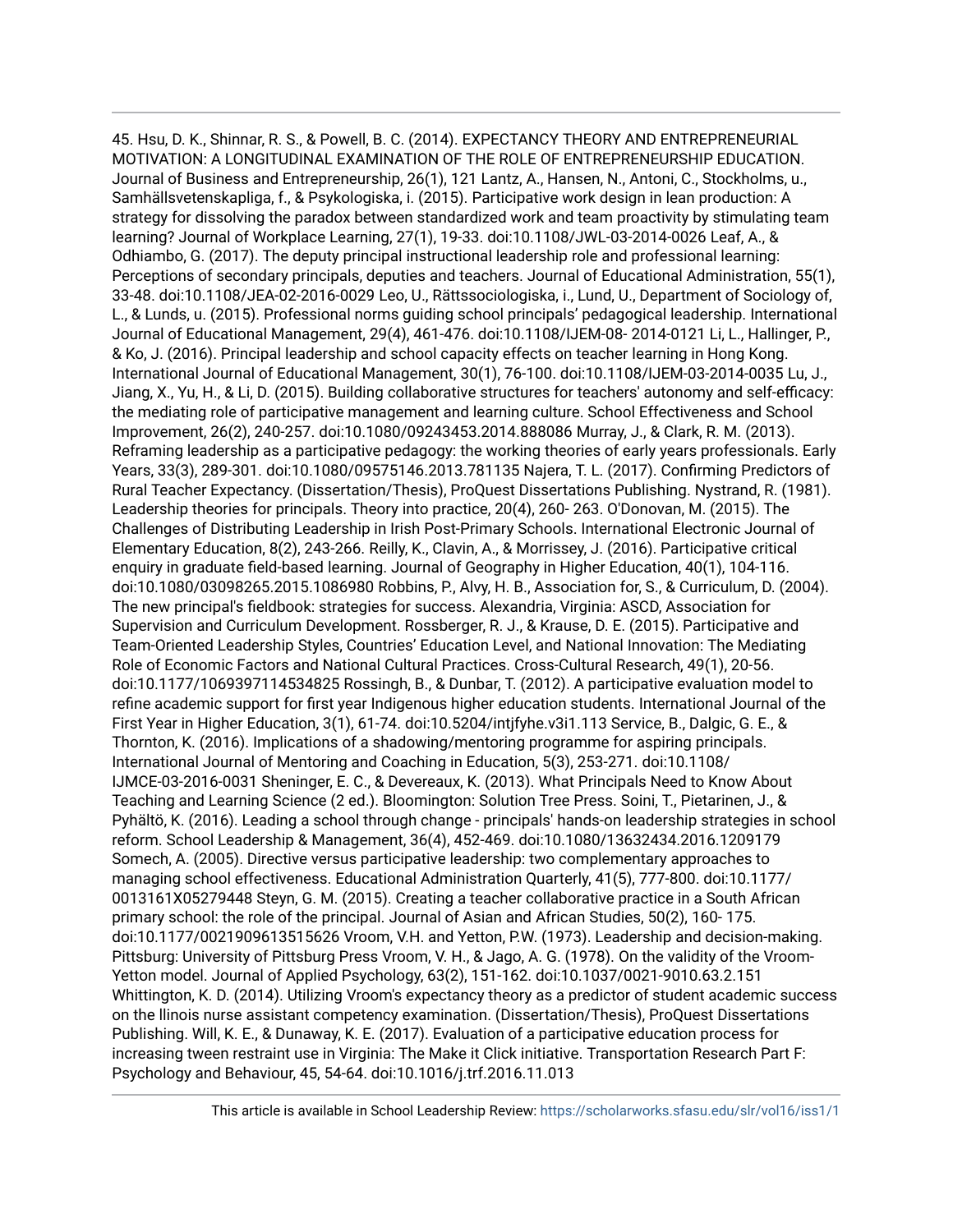# SECONDARY PRINCIPAL LEADERSHIP AND THE IMPACT ON ENGAGING HANDS-ON LEARNING STRATEGIES

# **INTRODUCTION**

Principal leadership is paramount in schools today (Lantz, Hansen, & Antoni, 2015; Lu, Jiang, Yu, & Li, 2015; Murray & Clark, 2013). Students are the cornerstone of schools and thus need good leaders who can impact their learning in positive ways (Reilly, Clavin, & Morrissey, 2016). Campus principals are necessary in the school environment and are key components to consistency and standard-setting in education (Najera, 2017; Rossberger & Krause, 2015; Rossingh & Dunbar, 2012; Whittington, 2014; Will & Dunaway, 2017). Therefore, "bringing new ideas into schools is largely dependent on the principal's skills and everyday motivation to adopt and facilitate new ideas within their school communities" (Soini, Pietarinen, & Pyhalto, 2016, p. 452).

DuFour and Marzano (2011) suggested that principals need to possess a repertoire of methods to guide teachers into  $21<sup>st</sup>$  century educational strategies. Principals should engage teachers in best practice strategies so they can, in turn, engage their students through similar collaborative measures (Reilly et al., 2016). Hoy and Miskel (2013) discussed principal leadership and the ability for this to move a school forward to better engaging students in excellent learning strategies. They noted that "leadership . . . is a combination of behaviors characterized by collegiality, consideration, and initiating structure to improve student performance" (p. 311). Campus leadership and the emotional capabilities of those leaders affect the educational environment and act as strategic factors in the successful functioning of the school (Farahbakhsh, 2012).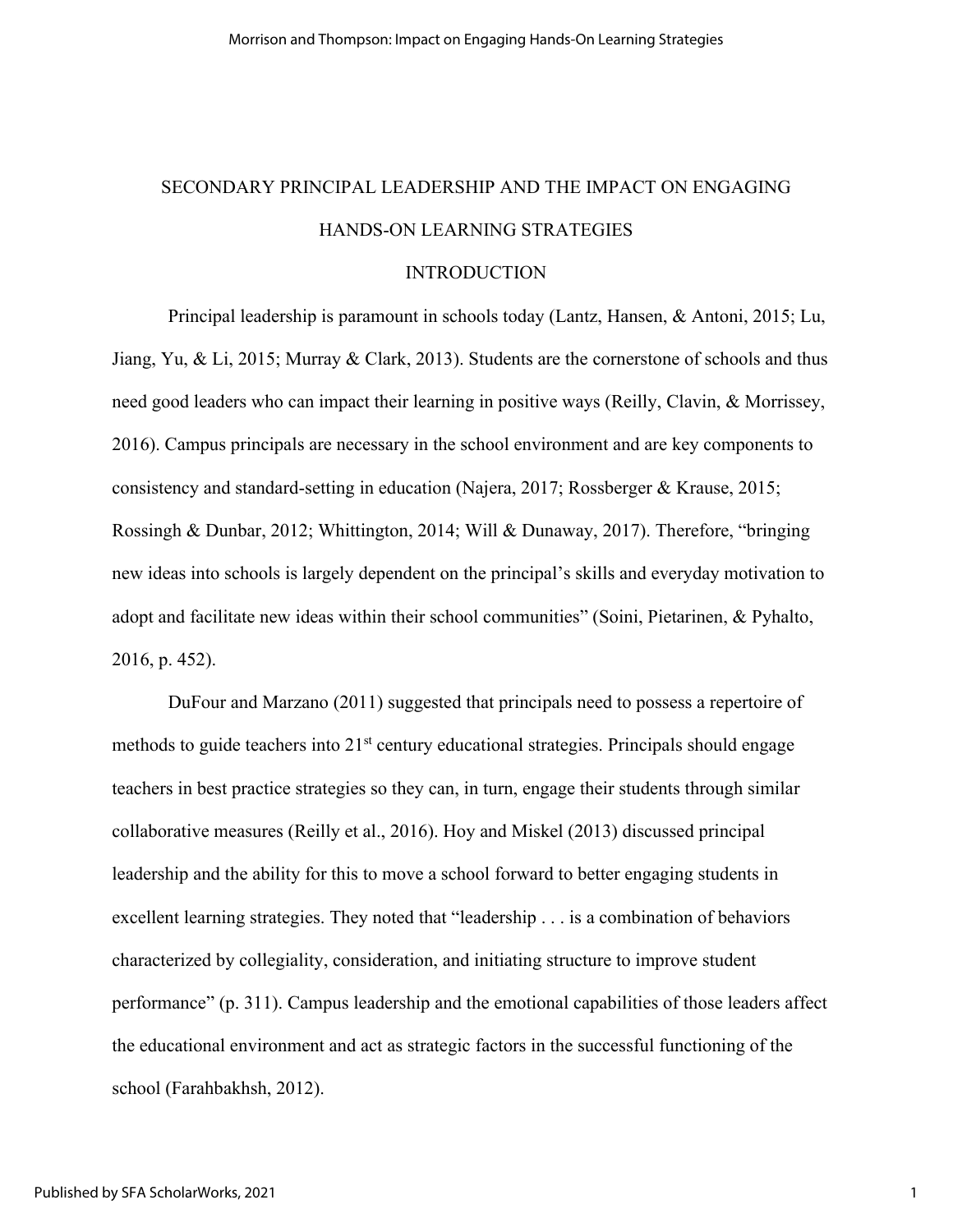Secondary principals continuously work with teachers in a team setting in order to engage best practices (DuFour & Marzano, 2011). Murray and Clark (2013) stated, "Researchers in educational leadership have called for a new sustainable model for the future…this means that we must 'depart from the familiar' and radically rethink" (p. 291) classroom management and leadership concepts should function. Li, Hallinger, and Ko (2016) contended that hands-on learning is necessary to engage student and build capacity. Students need to attain concepts for their own benefit; however, the teachers must be engaged by the principal to lead to this accomplishment. The principal acts as an agent of change for the school as a whole and for how the teachers convey vision for collaborative learning to the students (Murray  $& Clark, 2013$ ). Adams, Olsen, and Ware (2017) asserted that students who are not challenged in school often feel lost and bored, contrary to the foundational purpose of education—inspiring lifelong learners.

Hands-on learning strategies take many different forms in the classroom; however, the goal is always engagement of students (Arlestig & Tornsen, 2014; Batagiannis, 2011). The campus principal must ensure that the teacher is engaging students in their educational pursuits, and not creating the same pattern of worksheet behavior that drives students to be less engaged (Arlestig & Tornsen, 2014; Batagiannis, 2011). The key to building engagement in teachers is to create elements of leadership that the principal can assist them with from a team mentality (DuFour & Marzano, 2011). Leadership for the campus principal matters, and "the principal of a school must understand how the limitations, resources, and opportunities of the context of his/her school impact how he needs to behave in order to be effective" (Garrett, 2015, p. 5). Teachers must trust the principal and allow him or her to engage them in bettering their craft. Principals should take interest in and advise teachers on appropriate, quality professional development (PD)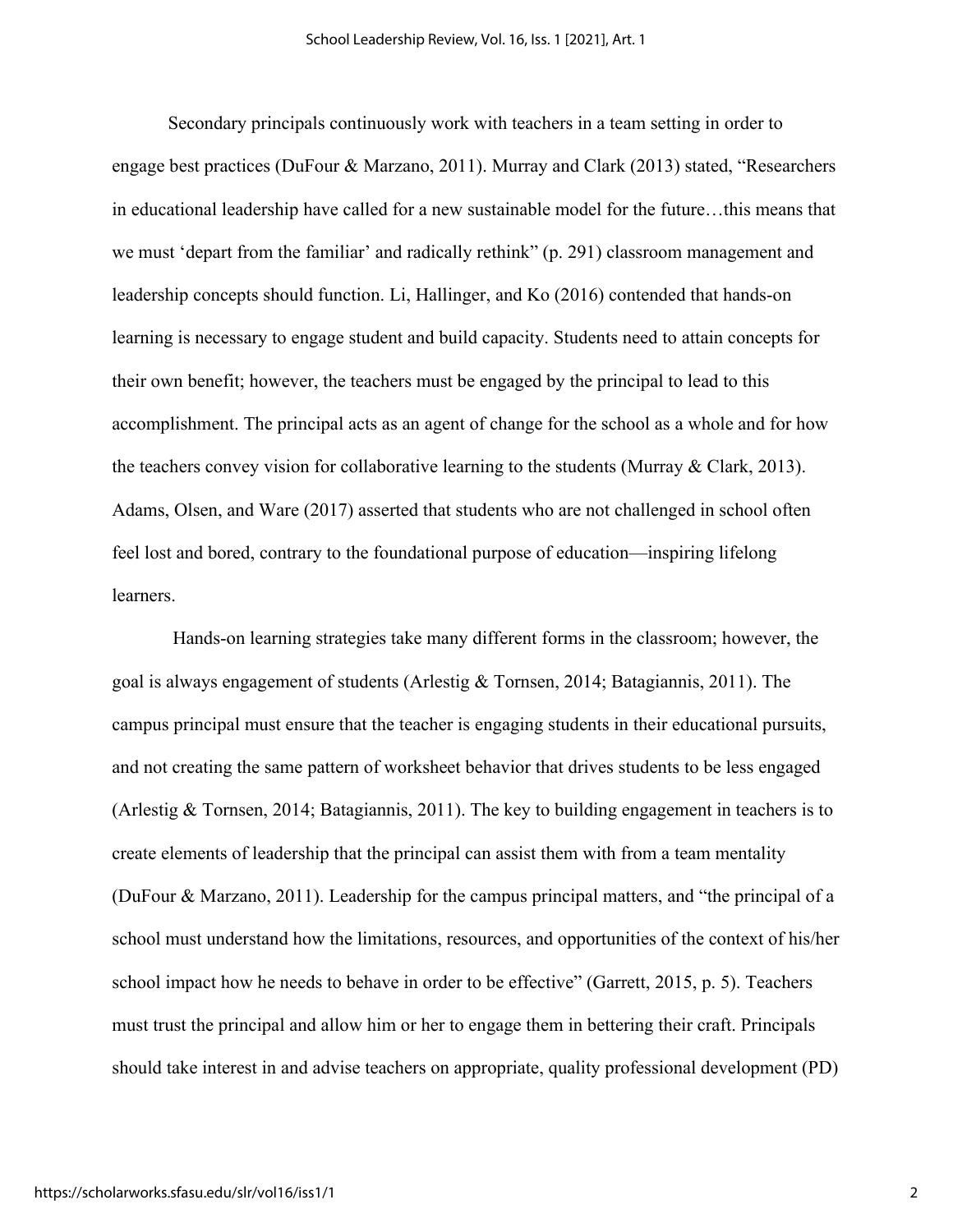to help those teachers be more successful (Arlestig & Tornsen, 2014; Batagiannis, 2011). Garrett (2015) noted that when a principal makes a decisive move regarding training or development of a teacher, the teacher should be able to trust the context and know that the desired goal for all parties is bettering the craft, which then betters the learning outcomes for students. A teacher's reaction to the principal often dictates how learning in the classroom will function; therefore, trust in that leadership is crucial.

# **Problem/Significance**

Campus principals tackle administrative tasks while acting as instructional leaders, which can impede their abilities to be wholly effective (Soini et al., 2016). Principals sometimes feel that they do not have the time necessary to incorporate hands-on training with teachers during day-to-day operations (Dhuey & Smith, 2016). Secondary principals who only observe teachers do not have the consistency to engage teachers in pursuing the best strategies to help students be more effective (DuFour & Marzano, 2011). Hoy and Miskel (2013) discussed the Lee and Scute model of academic achievement and how it relates to campus principals. They noted that "successful learners use a mix of strategies to engage in the work of learning as they monitor and manage their own progress" (p. 215), thus allowing students and teachers to navigate academic needs that arise within the classroom.

Without hands-on learning strategies, teachers may become ineffective and redundant (Dhuey & Smith, 2016). The purpose of engaging learning becomes more simplistic in nature if students are moving and engaged, they will be more successful in the school environment (Soini et al., 2016). The issues that tend to arise become more pronounced in nature when one looks at the classrooms of today (DuFour & Marzano, 2011). Dhuey and Smith (2016) stated that students who are bored, find material repetitive, or are denied inclusive measures tend to lack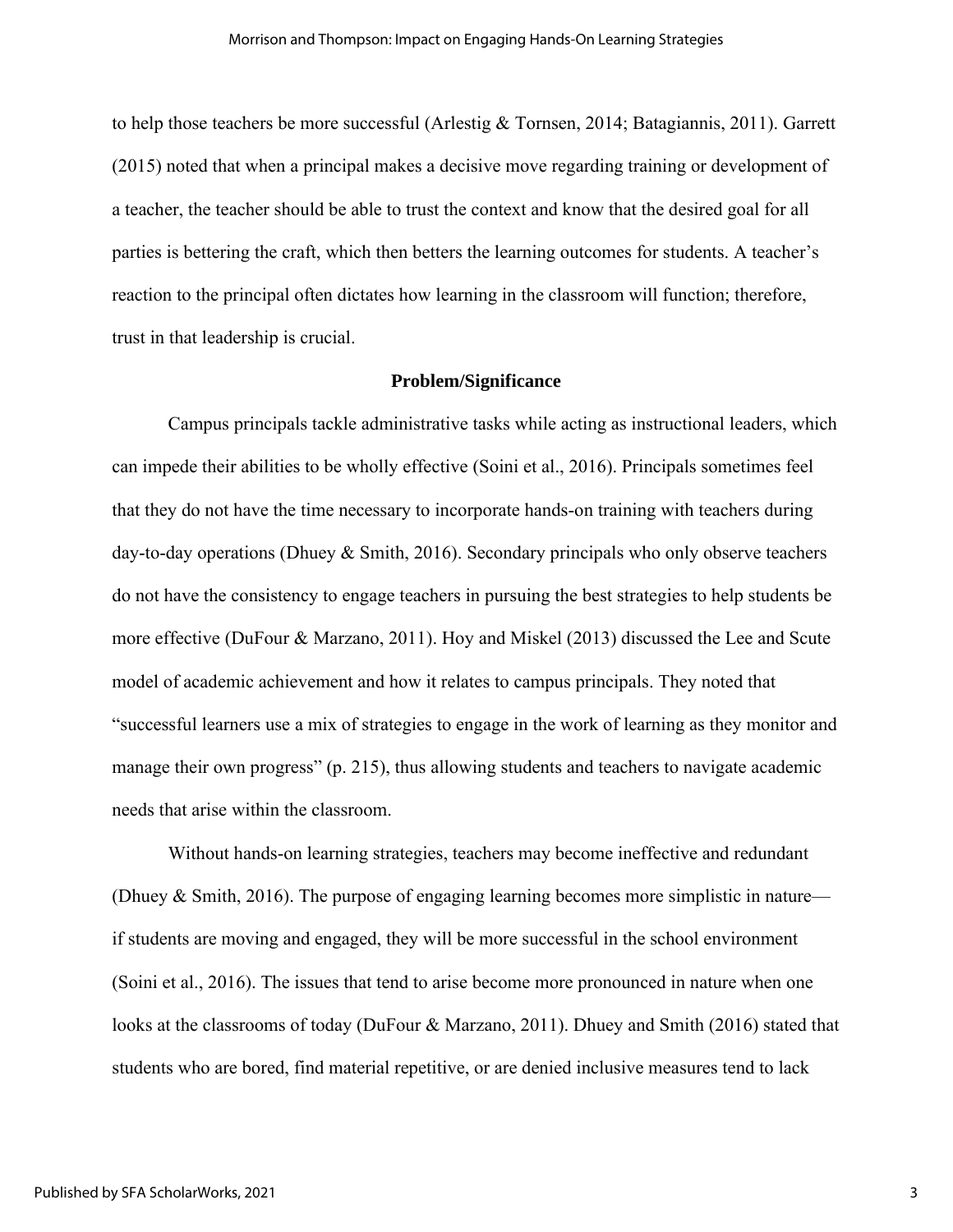engagement and often act out as a result. Furthermore, the lack of implementation of critical thinking techniques results in many classes functioning on basic levels because of the lack of understanding and willpower from the teachers and students in the classroom.

According to DuFour and Marzano (2011), steps are needed to enhance learning concepts and raise the levels of support for teachers as they implement new strategies. The goal of campus administration should be to train and engage teachers in best practices, so that they feel prepared for the higher level of critical thinking that has become necessary for students of the future. To accomplish this goal, campus principals must remain consistent in their roles as instructional leaders to both alleviate teacher concerns and convey the value of learning excellence in the classroom (DuFour & Marzano, 2011; Farahbakhsh, 2012).

# REVIEW OF THE LITERATURE

The purpose of this narrative inquiry study was to understand how secondary campus principals build capacity in teachers to actively engage students in the processes of meaningful learning. Principals are the instructional leaders of their respective campuses, and the researcher in this study sought to understand how campus principals build capacity in teachers to actively engage students in the processes of meaningful learning as evidenced by comprehension and application. Without the process and understanding of leadership theories, campus administrators may not develop protocols that lead to decisive action needed to make positive changes and achieve success on their campuses (Somech, 2005).

A theoretical framework guiding the present study was the path-goal model by House (1971), which delineated the four styles of leadership as directive, supportive, participative, and achievement oriented. This lens can be used to view campus principals and their differences according to personality, perspective, and understanding of the position (Bryk, 2015). Despite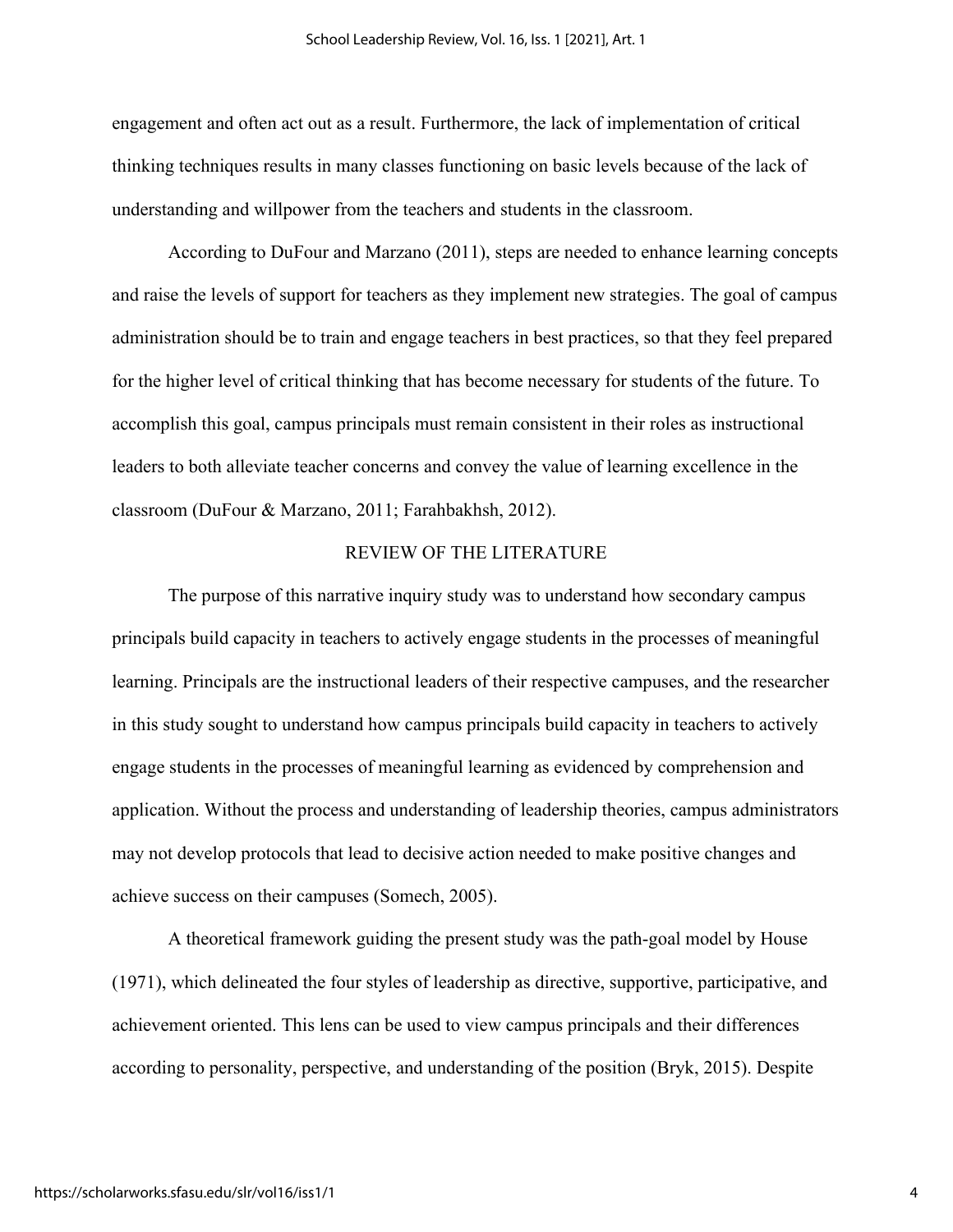individual characteristics and leadership styles, a principal being forthcoming and providing clarity in teacher expectations can alleviate concerns for all parties (House, 1971).

Hoy and Miskel (2013) discussed another framework related to the model of essential support for academic achievement. Based upon a 2015 study by Hoy and Miskel (2013) discussed this framework, which includes three levels regarding the collective efficacy for teachers and their attitudes regarding the learning environment. This ideology includes the concepts of a culture of optimism and an established rapport with students. To that end, the optimal classroom environment can be established by the teacher working to "foster collective efficacy, create collective trust, and strengthen academic emphasis" (p. 199). Similarly, principals engage in teacher efficacy and build rapport by understanding the type of power they hold (French & Raven, 1959). The goal at the campus level is to create situations in which "teachers and students experience academic achievement, see models of success in environments free of unnecessary stress, and are persuaded by others to believe in themselves and their capabilities" (Hoy & Miskel, 2013, p. 199) thus allowing academic growth to take place long term (Bryk, 2015).

The deduced educational supports and needs based upon school administrators who have an understanding of instructional leadership and shared leadership point toward the Vroom and Yetton contingency model of leadership as a framework and the participative leadership model as a part of the path-goal theory (House, 1971; Hoy & Miskel, 2013; Nystrand, 1981; Somech, 2005). These models of leadership inform the work of administrators on school campuses. The Vroom and Yetton contingency model assists leaders in developing decision models to process in group and/or individual settings related to the culture of optimism and academic achievement (Bryk, 2015; Hoy & Miskel, 2013; Nystrand, 1981). The purpose of the model ensures the leader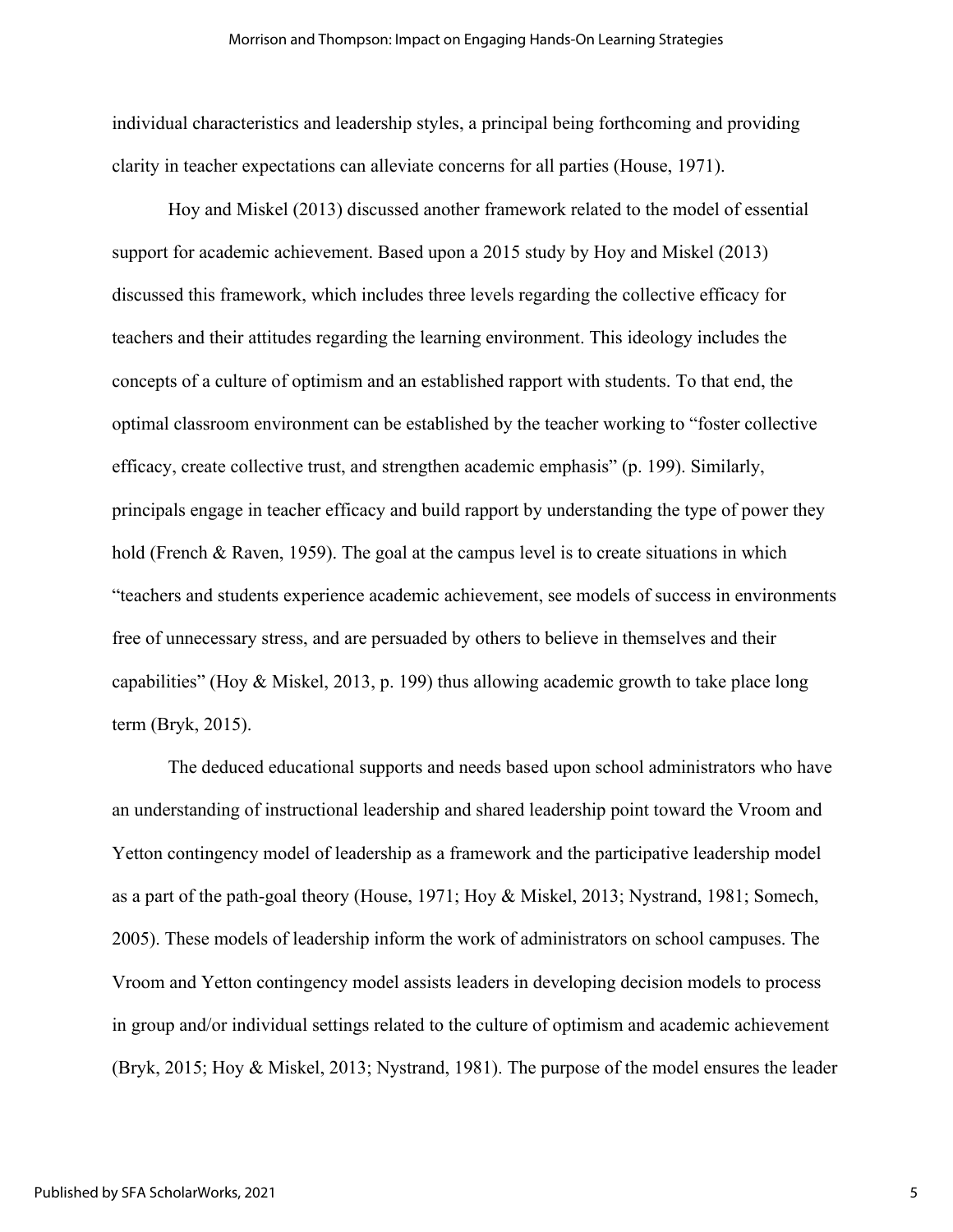is guided by the specific issues in a situation and chooses the approach for optimum success based upon the path-goal theory (House, 1971; Hoy & Miskel, 2013; Nystrand, 1981). Campus administrators need to be capable of identifying the current issues faced by their staffs and making positive decisions that will benefit student learning outcomes while engaging them in hands-on strategies (Bryk, 2015; Lantz et al., 2015; Lu et al., 2015; Murray & Clark, 2013; Najera, 2017; Reilly et al., 2016; Rossberger & Krause, 2015; Rossingh & Dunbar, 2012; Vroom & Jago, 1978; Whittington, 2014; Will & Dunaway, 2017).

# **Hands-On Learning**

Hands-on learning is defined for this study as: structured elements in teaching that require a student to expend more engagement and consideration to the lesson (Kitchen et al., 2016). This type of learning requires student engagement and allows for posing higher order thinking questions on deeper levels (Marzano, 2007). According to a study by Ahfeld (2010), teachers who participated in hands-on learning found themselves saying the following:

I tried new things without stress of doing something wrong; I allowed myself to dream; I allowed myself to question; I was able to participate with a group that I would not have tried; I gained more confidence, and I had the freedom to explore. (p. 18)

Ahfeld (2010) concluded that students need these same concepts to be successful. They need to feel secure and possess the ability to try new things that go beyond a worksheet in order to be more successful long term.

# **Principal Leadership**

According to Soini et al. (2016), pedagogical leadership is necessary for the campus principal to function as an instructional resource for teachers. Engaging students with a new skillset is a direct component of student engagement and success and mirrors the principal's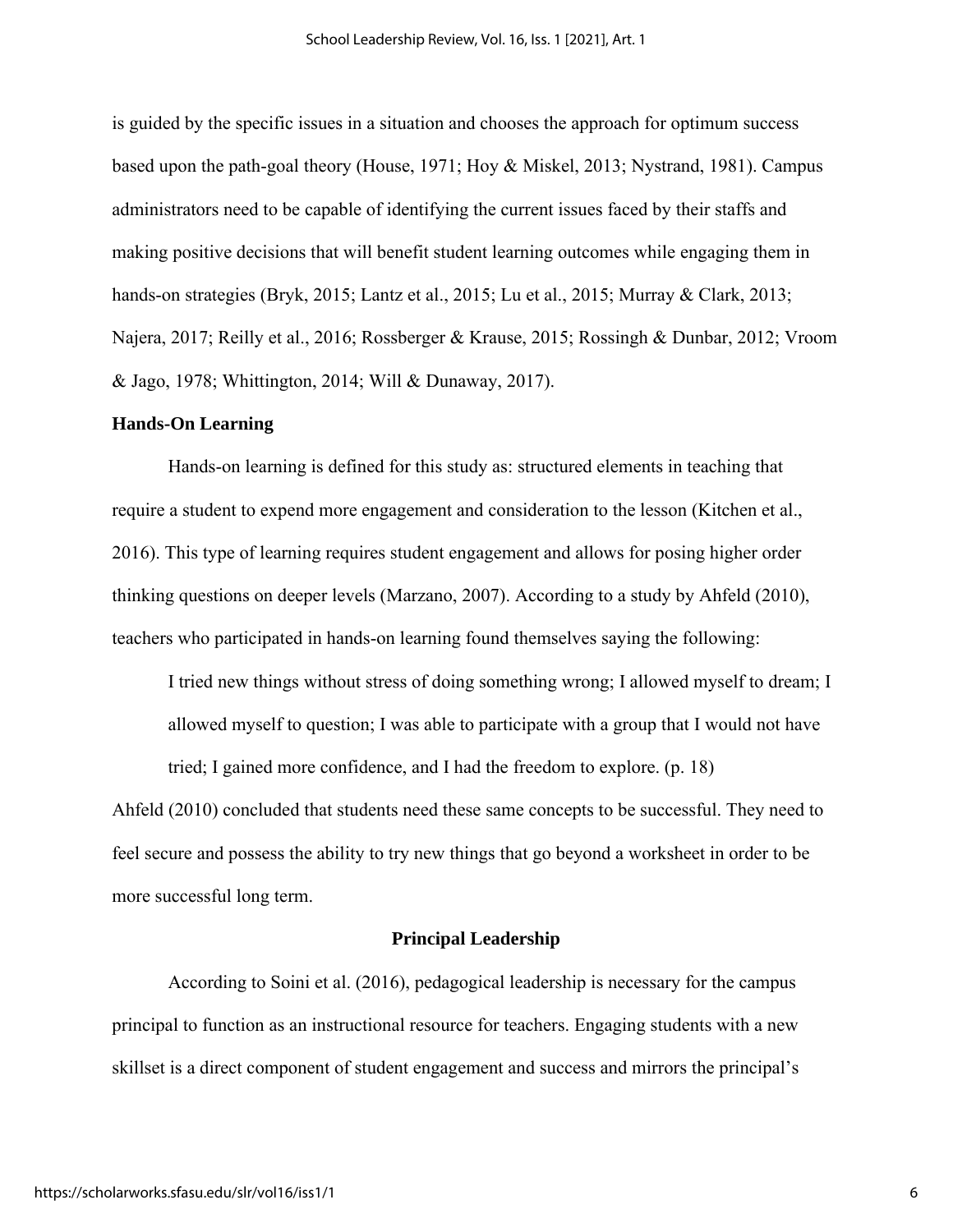leadership style. These researchers stated that the "implementation of school reform at a local level provides transformative and distributed leadership strategies that empower teachers' collective and individual professional learning, and contribute to their autonomy to renew instructional practices towards the goals adopted in development work" (p. 453). Student outcomes are necessary data points for leadership, and a collaborative environment is based in instruction and the structure of PD. DuFour and Marzano (2011) furthered that idea by asserting that a school cannot be consistent without instructional leadership.

Strongly performing schools function as pillars of instructional learning; therefore, it is imperative to note the impact of the campus principals and their personal focus on leading teacher learning, which drives student success (Farahbakhsh, 2012; House, 1971; Soini et al., 2016). Campus principals strive to relate and build repertoire with teachers in order to branch out and serve the student body by serving their teachers (Service, Dalgic, & Thornton, 2016).

Soini et al. (2016) discussed the trend of encouraging schools to create a pendulum of topics or slogans that are supposed to change learning that did not actually achieve the goal. The research noted that "school reforms, no matter how well conceptualized, powerfully sponsored, brilliantly structured, or closely audited, often tend to fail in the face of the reality of everyday school life" (p. 455). According to Farahbakhsh (2012), this is an indicator of the type of learning that must remain in schools, and how perseverance and dedication make an impact on the students and their learning more than the proverbial bells and whistles of educational acronyms.

#### **Relationships**

According to Hoy and Miskel (2013), establishing a system of trust within the school and students is beneficial in for cooperation and openness. They stated, "trust relationships are built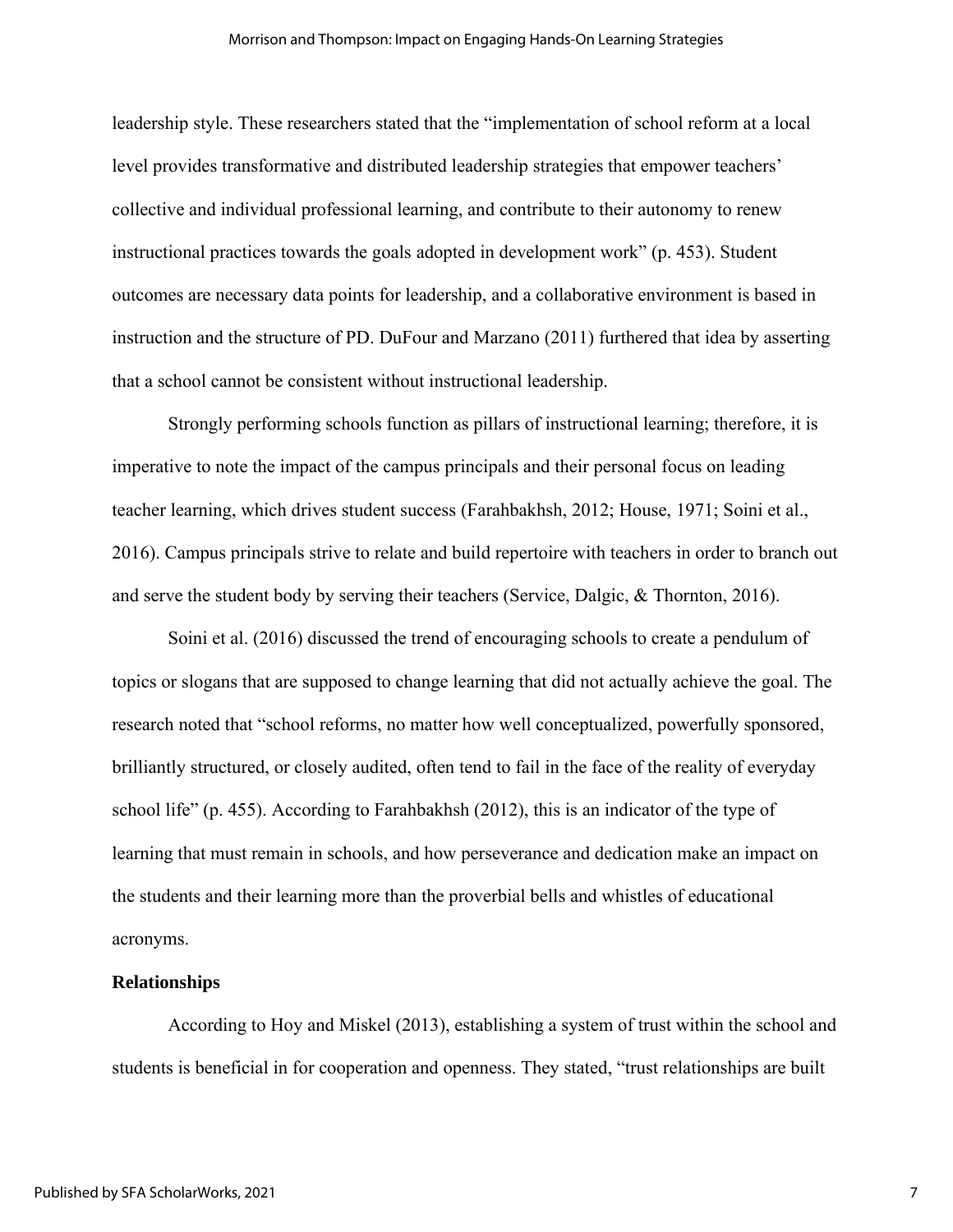on . . . interdependence, the interests of one cannot be achieved without the alliance of the other" (p. 193), and this holds true for students and teachers. One challenge that arises is that many teachers do not look outside their own classroom walls to engage their students with the community, and school leaders often encounter the same issue because of time management (Hoy & Miskel, 2013; Soini et al., 2016). When working to implement such developmental plans, things can become convoluted and difficult, thus causing doubts to arise for the teachers and their personal validity (Soini et al., 2016).

O'Donovan (2015) concluded that different principals have specific accountability actions based upon their perspective and challenges to overcome as school leaders. The O'Donovan study (2015) addressed the measures relating to higher accountability for leaders in the Irish school system, and it was noted that leaders who utilized the team model fared better than those who did not and enjoyed better buy-in from their faculties. In the study by Kitchen et al. (2016), it became apparent that principals who relied on team building and goal setting with their teachers fared better than their counterparts. If a leader is able to delineate some of the work and responsibility when appropriate, then the organization is more likely to respond to the needs of the whole (House, 1971). Kitchen et al. (2016) also communicated the value of the principal's understanding of what the team mentality needs to become for maximum impact on the school. In their study, they found that principals who were uncertain of what was happening in the classroom brought about campus goals that were vague or ineffective. Through effective, respectful leadership, consistency can be achieved across the curriculum for fidelity in the educational environment.

Garrett (2015) concluded that when considering how large and small schools are affected by principal leadership style, is important to note the relationship between the size of school and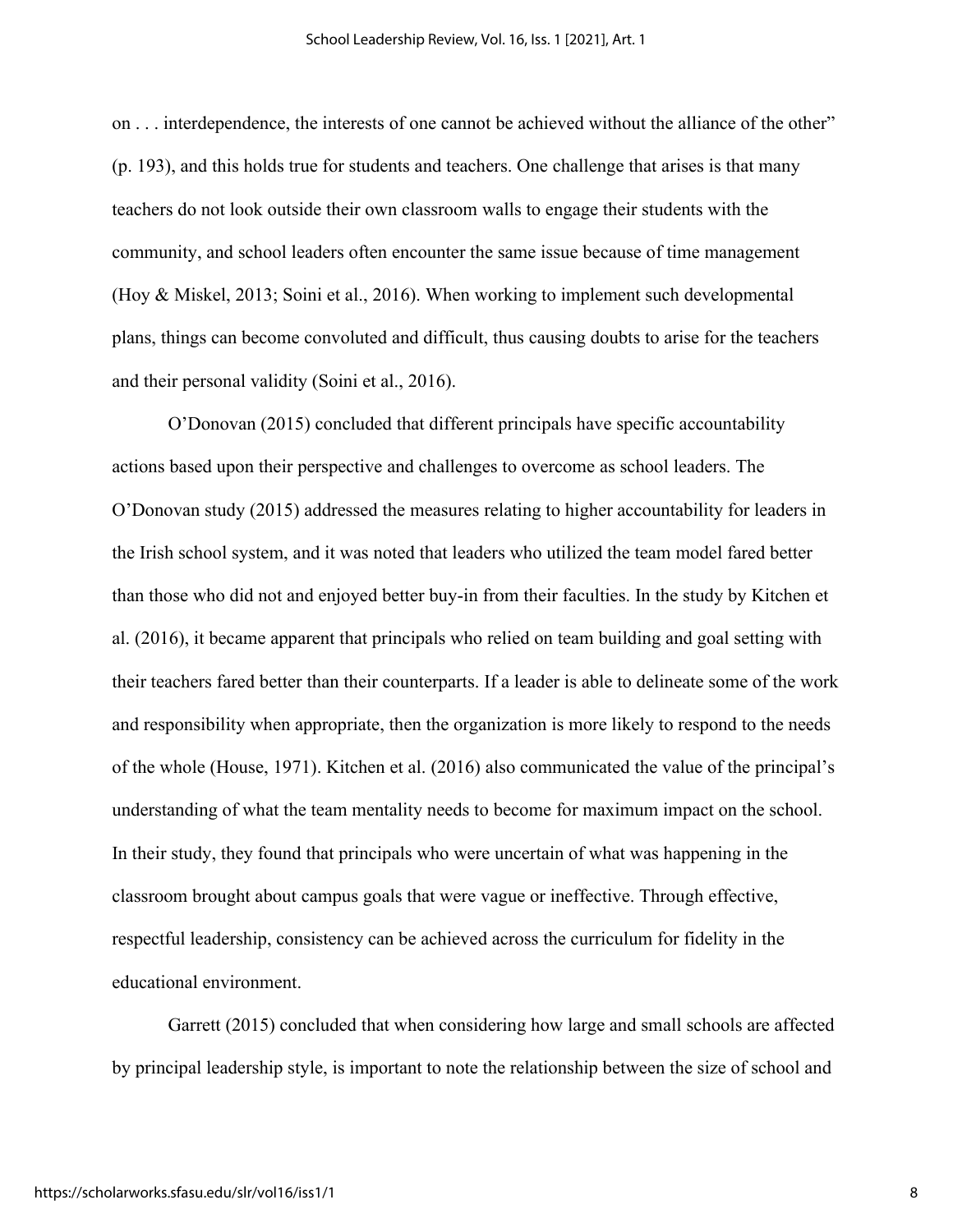how the leadership needs to behave to effective. It was found that smaller schools felt more like families and the leaders more apt to visit with families. Furthermore, these principals got to know students and teachers on a personal level; whereas, in the larger school context, it became more convoluted and political at times.

The elements of leadership as a principal are important to note, and many theories exist to describe principals and their roles in the school. For example, in the study by Paletta, Alivernini, and Manganelli (2017), it was found that there are mediating factors, such as teachers and students, that directly impact the principal's approach to leadership. This idea relates to school context and how the school functions based on several variables and the culture created within. Wahlstrom and Louis (2008) noted the importance of principals developing a thorough understanding how to best work with teachers and how principal-teacher interactions impact classroom instructional practices. The goal is for the principal to become a facilitator of learning, and it was found that if teachers felt trust with their colleagues, they were more likely to create a collaborative environment for shared best practices as opposed to simply looking to the principal for leadership. The purpose is to consistently engage the teachers and not to simply be the ultimate question/answer principal that everyone must rely on.

### **Student Learning and Engagement**

Dormann et al. (2016) asserted that principals who care about students are highly noteworthy, and innovation and creativity are necessary in schools for student growth. Schools must encourage innovative techniques in order to drive the creative process for teachers and students. The idea that the principal's work engagement affects teacher creativity is not a new notion; it is justified in evidence. Teachers do work closely with their administration, and the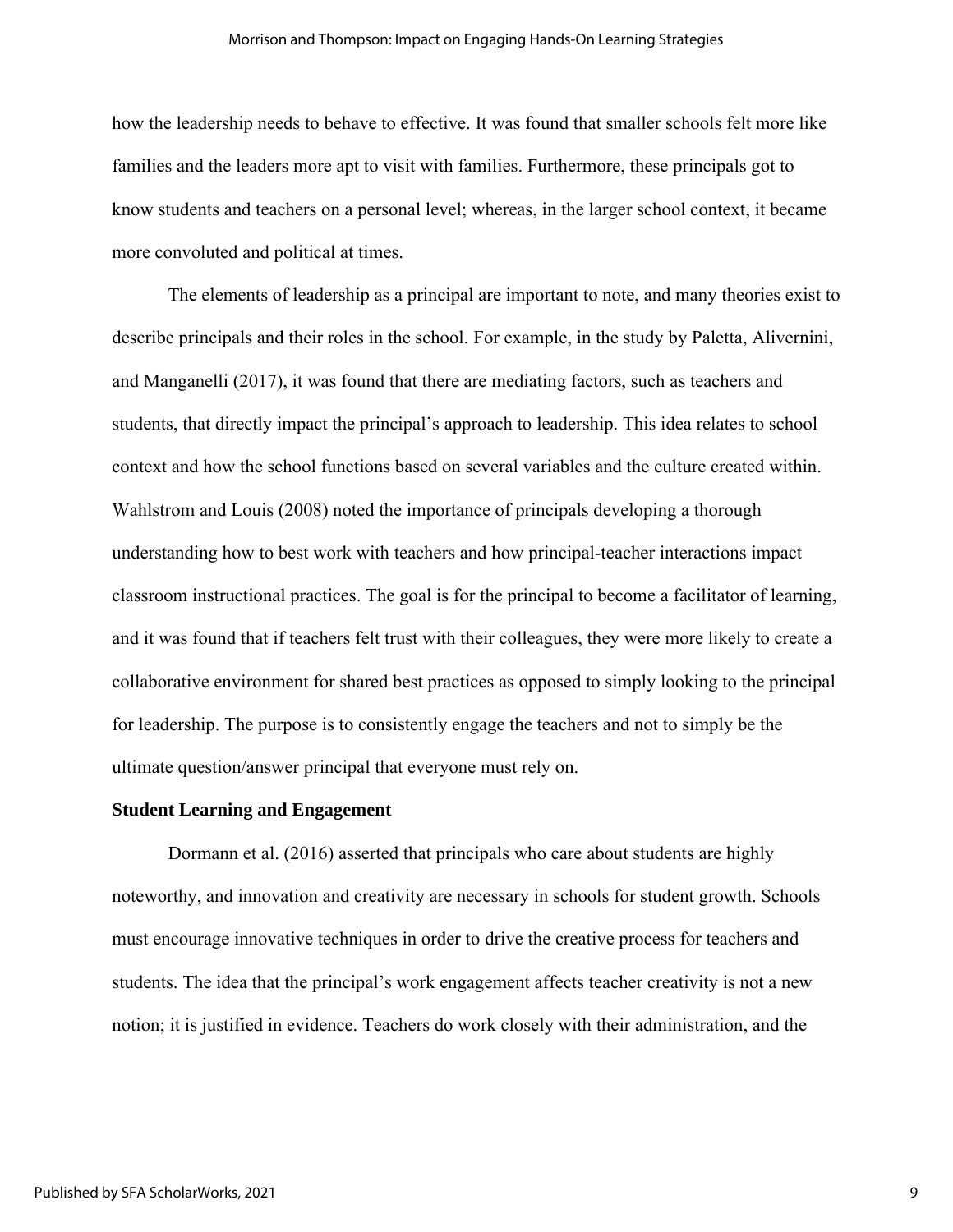manner in which a principal works with the faculty either impedes or encourages progress, therefore directly affecting student learning and engagement.

Adams et al. (2017) pointed to research that principals also have an effect on students' psychological development. Administrators who interact with teachers about student psychological needs and their instructional practices bring about better learning environments in their schools. These leaders recognize that students possess different capacities and work to develop a corresponding school culture of engagement. Student learning capacities need to be considered when developing processes for identifying student learning components. These practices should align to "resources within schools that enhance teaching quality and social processes that drive professional learning" (p. 558), and both of these should be balanced to engage all parties and measure effectiveness in the classroom.

Adams et al. (2017) further explained that to navigate what a student should be able to learn, "cognitive and noncognitive traits that function as internal resources for peak performance and social environment that ignites these resources" (p. 558) should be investigated. These researchers concluded from their own study positive interactions bring out the best potential in students while negative interactions create issues for students and their learning capacities. If the goal is to engage students in developing higher learning processes, encouraging this type of positive behavior is necessary as it has been shown to be beneficial for other students.

Arlestig and Tornsen (2014) found that the single most important aspect of a school functioning at an excellent level is the principal, and the teachers are close second. Each school leader makes an impact, positive or negative, upon the school and how it functions. The goal of administration should always be to is to engage collaboration across the school performance indicators.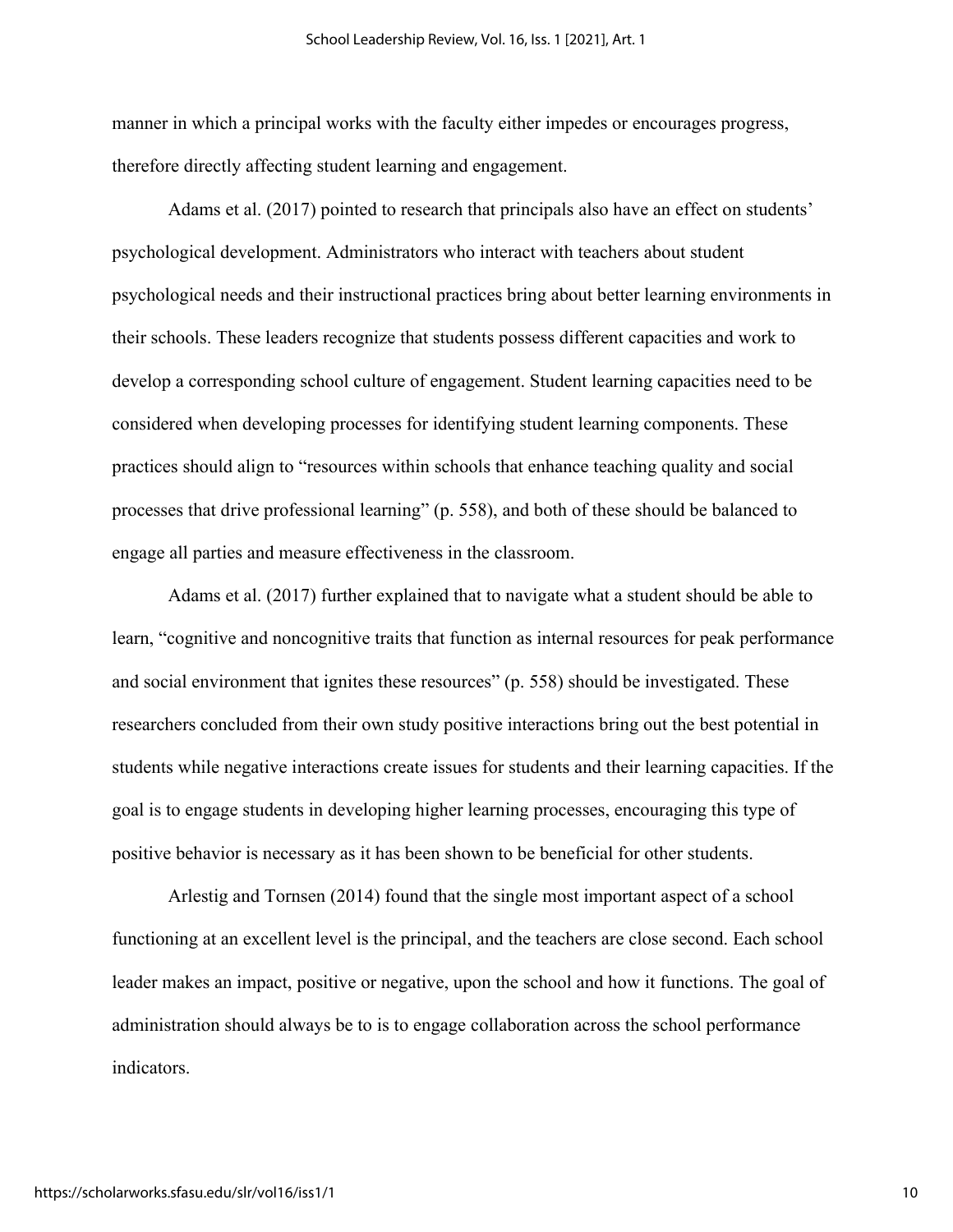Adams et al. (2017) stated that as education is becoming more detailed and even complicated as time progresses, "colleges, the workforce, and society at large expect schools to produce creative and innovative thinkers capable of transferring what is learned in classrooms to real-life problems and situations" (p. 557). Reaching these higher expectations takes an integral team to engage students and teachers into rethinking how education should function. Principals are the leaders of this team, and teachers look to them to identify the weak and strong areas of the school.

Adams et al. (2017) also noted that students should be able to identify and combine resources to achieve and overcome challenges in their daily lives. They must also be able to identify not only cognitive tasks, but also analyze and synthesize information to truly be prepared for their future. Beyond academics, it is the "social side of school and classroom life that energize the cognitive and noncognitive resources for students" (p. 558). Students learn in various, specific manners in the classroom environment, and administrators should be engaging in the functionality of those classrooms.

According to de Brabander and Martens (2014), when considering the motivational needs of students, it is important to investigate the systems of reward for behavior. Numerous studies have "been carried out on the effect of extrinsic rewards on intrinsic motivation" (p. 29) and the realization that if one person holds all the control in the environment, it causes issues for student engagement. Understanding levels of motivation for students with self-dependency relates to how teachers and administrators glean viewpoints. Further, students tend to be more motivated when teachers view them as sponges to be given information rather than vessels to be filled. Mitigating factors can and will cause issues for students if teachers and administrators view motivation as something that must be done instead of something that can be developed. Students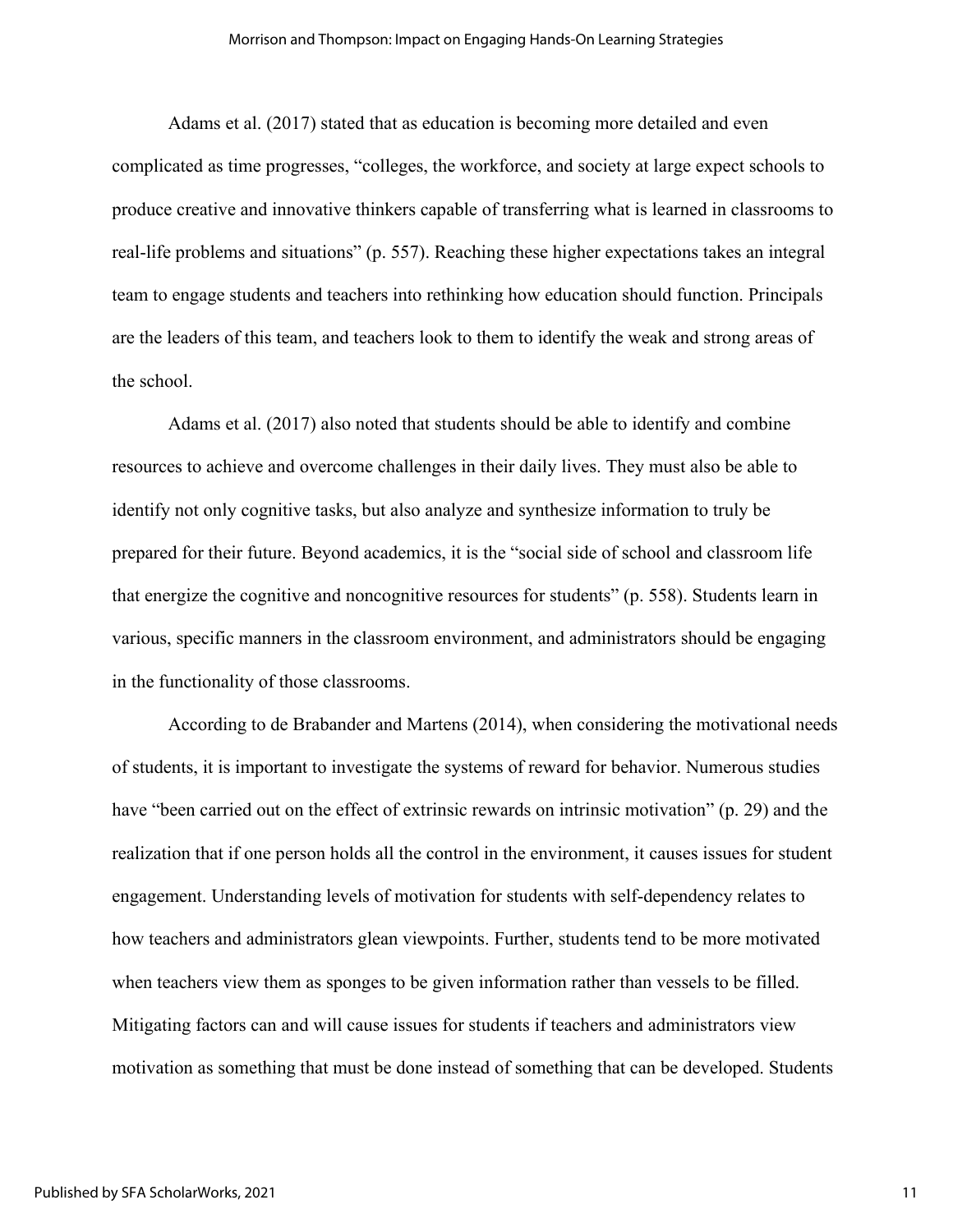tend to rise to the level of expectation required and, conversely, will fall to the level allowed. Teachers have the same motivational factors, and administrators should understand how they to motivate faculty. Expectation related to performance and value for that performance are intrinsically necessary to develop motivational tendencies for teaching and learning.

# **Theories and Frameworks**

Nystrand (1981) stated that, through the Vroom and Yetten model, the leader must possess sufficient information to make a good decision unilaterally, the extent to which [the teachers] have necessary information, the importance of commitment to effective implementation, and likelihood that an autocratic decision would be accepted, and the extent to which [teachers] are likely to disagree. (p. 262)

For a principal, the implementation of this model impacts how decisions are made and, consequently, received. According to Vroom and Yetton (1973), this idea relates to the normative model as the principal is key to the cohesiveness of the team, and the team's acceptance of decisions made directly relates to commitment to and effectiveness of instruction in the classroom.

According to Kegan and Lahey (2009), the campus principal strives to engage teachers with concepts related to the self-transforming mind, and evaluation of that principal is imperative in order to "challenge existing processes, inspire shared vision, manage conflict, solve problems, delegate power, and build relationships" (p. 21). Further, the authors asserted that sometimes what appears to be reality is not what actually is happening; therefore, administrators need to consider the emotional stability of all parties. When close analysis results in necessary change,

to lead a . . . school to the next level, a principal needs to be more receptive to new ideas, more flexible in their responses, especially regarding new definition, definitions of roles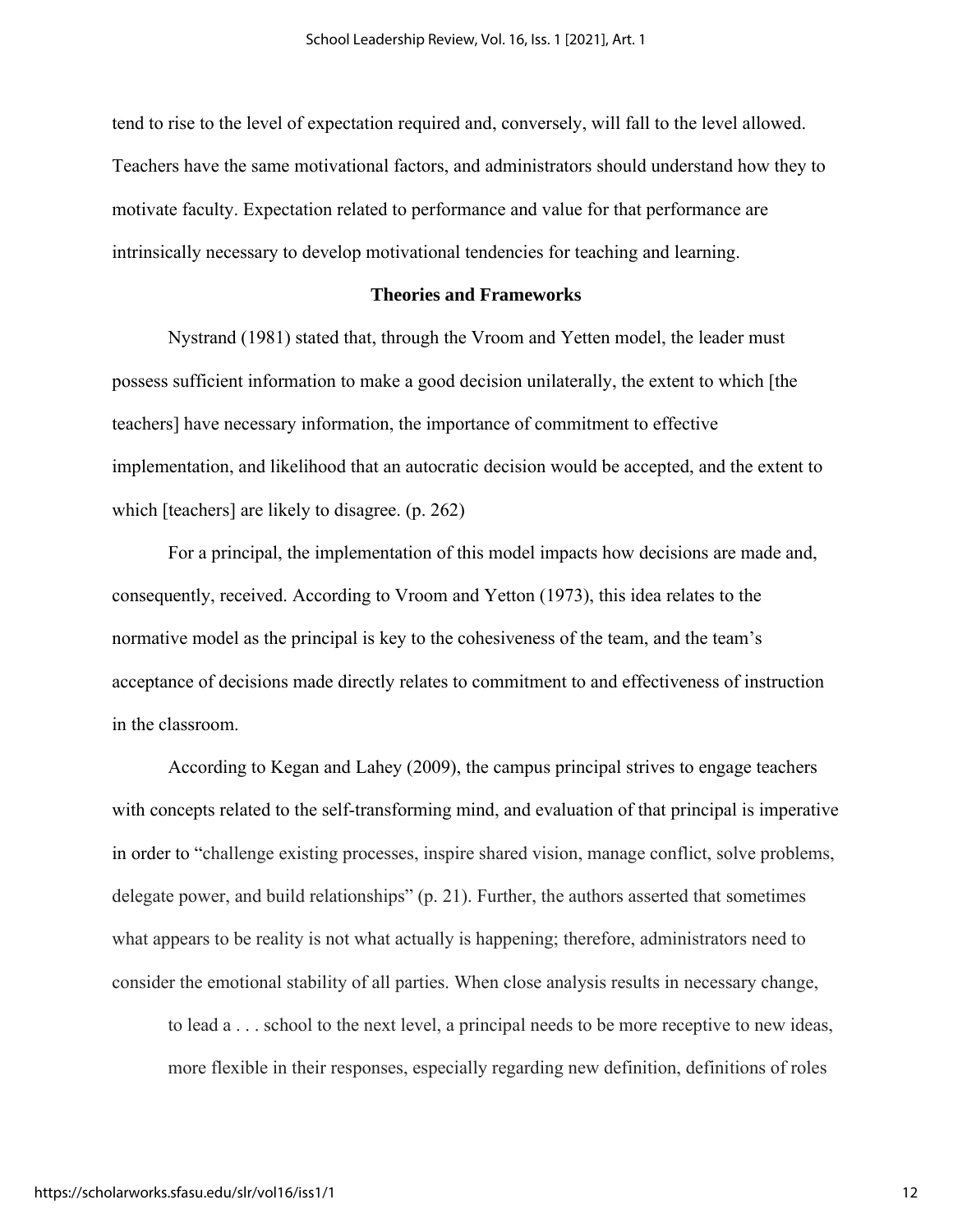and responsibilities, more open to delegating and supporting new lines of authority. It needs to be a team approach, not simply a principal approach. (p. 33)

Successful implementation of this ideas is achieved by allowing campus principals to navigate how their leadership will function based on the needs of their schools (House, 1971; Kegan & Lahey, 2009).

Building capacity in teachers is directly related to the leadership model of the campus principal, such as the path-goal theory (House, 1971; Nystrand, 1981). If teachers do not understand how leadership affects hands-on learning, then the misconception can be carried over into the classroom and the resulting student engagement. Participative leadership relates to joint decision making between a campus principal and teachers based on the needs of the school (Brouillette, 1997; House, 1971; O'Hair & Reitzug, 1997; Somech, 2005). Campus administrators must ensure that their teachers feel heard and validated, providing them ownership and engaging them in developing new curriculum and better methods of student engagement (Somech, 2005). Nystrand (1981) furthered this idea by noting that in the Vroom model of shared decision making, engaging teachers in accepting decisions is a key aspect of campus leadership. Participative leadership has been shown to increase the quality of decisions made at the school level, contribute positively to teachers and their work lives, and engage teachers in higher levels of motivation by allowing them to have an opinion that allows for action (House, 1971; Somech, 2005

# **Research Method and Design**

The narrative inquiry qualitative design was the appropriate approach for the current study as it allowed the researcher to tell the stories of the selected secondary principals through their own eyes. Narrative research allowed the researcher to look at the life of more than one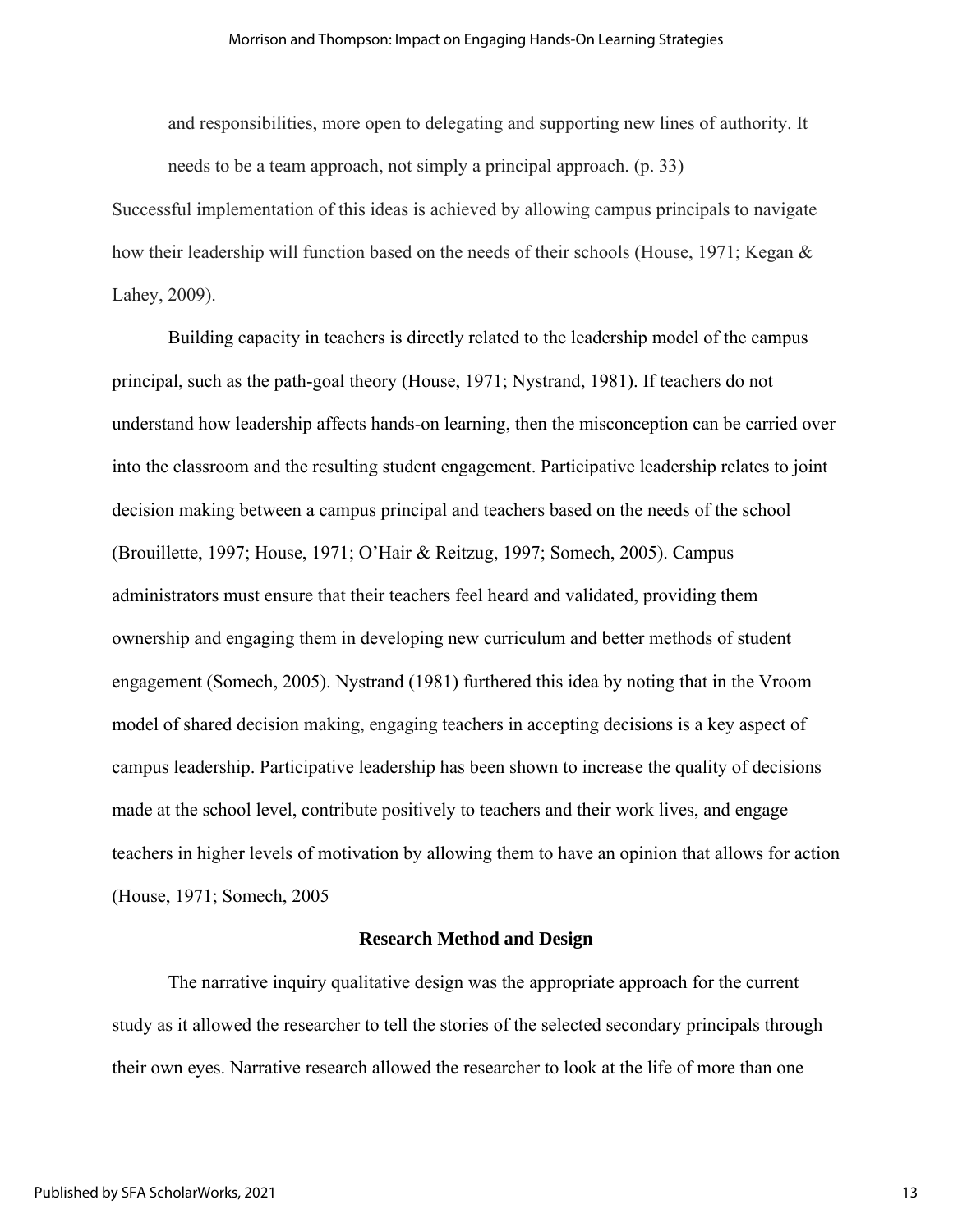individual and tell the stories of the administrators and their lived experiences (Clandinin  $\&$ Connelly, 2000; Creswell & Poth, 2018). The researcher chose narrative inquiry as the method is more of a "creation of a new sense of meaning and significance with respect to the research topic than it is to yield a set of knowledge claims that might incrementally add to knowledge in the field" (Clandinin & Connelly, 2000, p.42).

Interviews were conducted, and the researcher coded them to align with themes that emerged (Creswell & Poth, 2018). The current research explored how secondary principals work with teachers to create better student engagement in the classroom, and how it relates to handson instruction and active engagement. Issues such as the day-to-day operations and how the secondary principal manages them, as well as crisis situations that arise and their effect on being an instructional leader were discussed to elicit a true picture of the challenges these administrators face regarding time management. Meaningful learning was discussed in the structure of active student engagement with hands-on strategies.

#### **Sample Selection**

The researcher sought approval from four school districts in Northeast Texas as the study began. Approval was given by the superintendents (Appendix B), and the researcher began reaching out to secondary campus principals via email, inviting them to participate pursuant to their district protocols. The participants were diverse in their experience range, from ages 30–65 years of age, and possessed varying degrees of experience as secondary campus principals. Each participant received a consent letter and was provided the criteria and expectations of the study. The participants responded via email with the signed consent forms. They were informed that it is a voluntary study and they are able to opt out at any time. Each participant chose a time most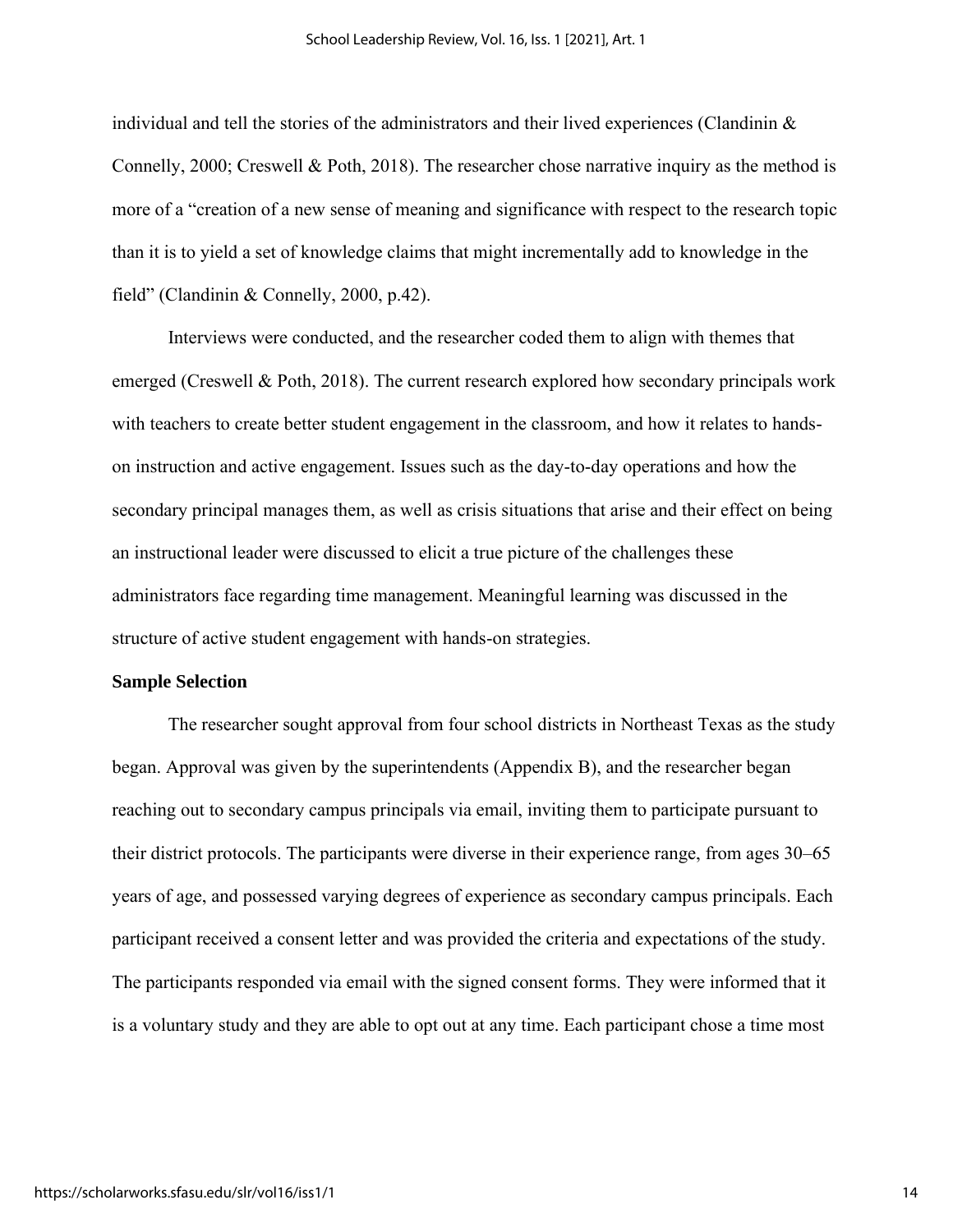convenient for their schedules, and the interviews lasted an average of 50 minutes to 1 hour via Zoom.

The researcher incorporated random purposive sampling in order to provide the most consistently true results and elements (Lunenburg & Irby, 2008; Saldana, 2016). It was noted that the sampling would allow for credibility and reliability for the interviews within the study (Lunenburg & Irby, 2008).

# **Trustworthiness**

The researcher understood the ethical concerns that could arise by the personal nature of the interviews. The standard was to have a signed permission letter before the interviews began and a reminder that the interviewee could opt out at any time. The interviews were recorded, and the recordings were saved onto a password protected computer for 5–7 years with the dissertation chair. The notebook with observations will also be locked in a cabinet in the chair's office for 5–7 years. Only the researcher and advisor have access to the files, and coding was anonymous with pseudonyms to ensure no names were used in coding or transcriptions. The purpose behind a study is to glean the true story, and this cannot happen if safeguards are not in place to protect the documents, audio, video, and personal information.

#### **Findings**

This study was conducted using a qualitative narrative inquiry method to allow the researcher to develop an understanding of lived experiences (Bogdan & Biklen, 2007; Clandinin & Connelly, 2000). The researcher sought to be "a good listener in the special way a story requires, not[ing] the manner of presentation . . . and the degree of enthusiasm . . . and coherence" (Clandinin & Connelly, 2000, p. 13). The goal was to engage the secondary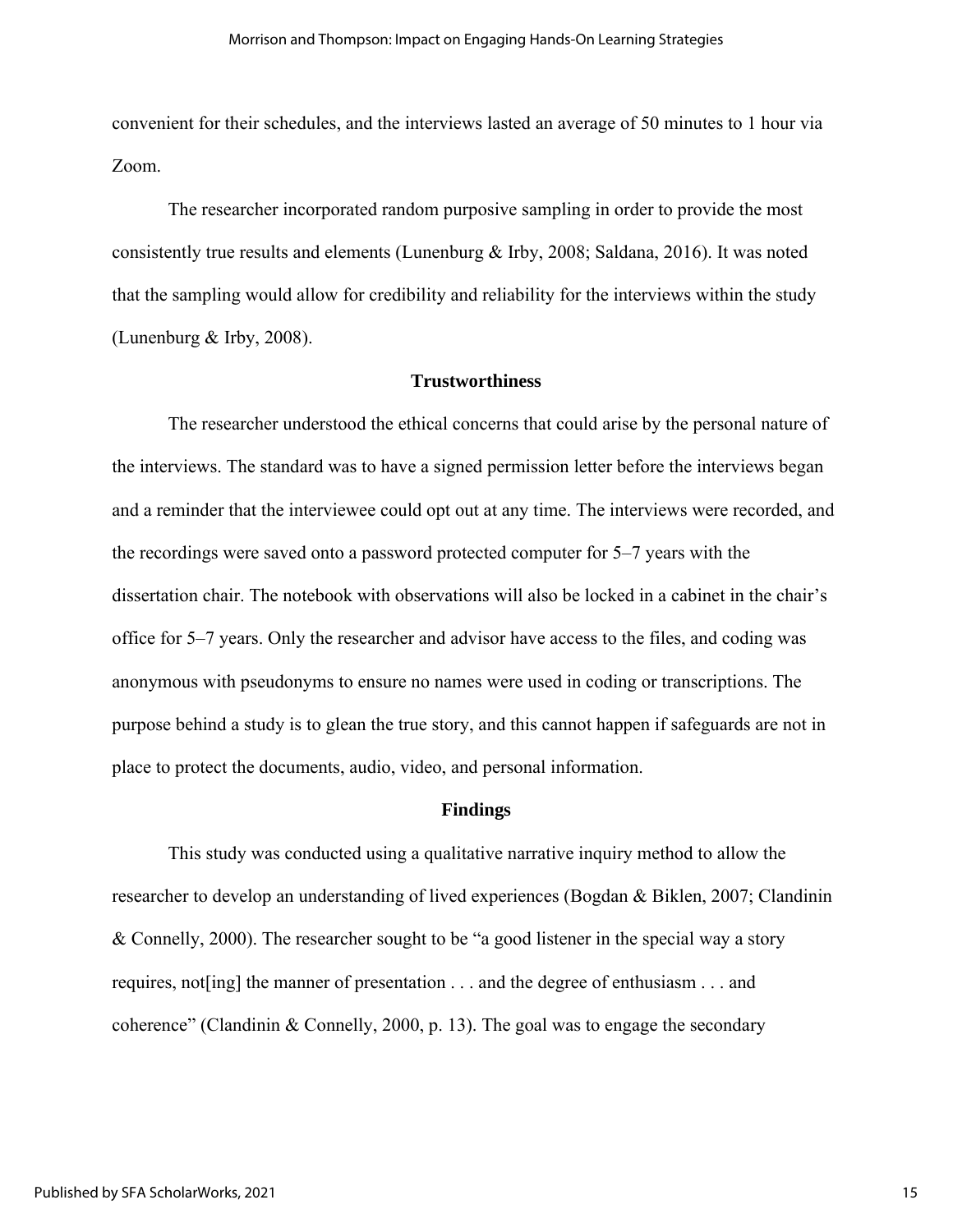principals in understanding their views relating to hands-on learning strategies and engagement. The findings are presented in no particular order of importance.

Coding allowed the researcher to break "the data apart in analytically relevant ways in order to lead towards further questions about the data" as qualitative inquiry "demands meticulous attention to language . . . and deep reflection on the emerging patters of human experience" (Saldana, 2016, p. 9, 11). The researcher approached this process with the understanding and realization that coding interviews and creating themes is "an interpretive act . . . a way to solidify our observations into concrete instances of meaning" (Saldana, 2016, p. 5- 6). The researcher used a phenomenology qualitative method to engage secondary principals in understanding their leadership and the impact on hands-on strategies (Creswell & Poth, 2018). Themes were analyzed based on the transcribed interview data with NVIVO to describe the meaning of the secondary principals and their experiences (Bogdan & Biklen, 2007; Clandinin & Connelly, 2000; Creswell & Poth, 2018). Interview quotes are included in the upcoming discussion as well as previous research to describe the essence of the current findings. Interviews were transcribed and the researcher conducted a member check to ensure validity of the transcriptions and impressions (Creswell & Poth, 2018). The secondary principals were able to ensure validity of their interviews before the researcher coded in NVIVO according to the themes that emerged from the transcriptions (Saldana, 2016).

The researcher used hypothesis coding for this study as an exploratory method in which the research questions provided the *hunches* noted by the researcher. In this practice, as the data are reviewed, the hypothesis driven codes "confirm or disconfirm what was projected, and the process can refine the coding system itself" (Saldana, 2016, p. 165). The application of hypothesis coding defines the causes and explanations within the data. The assertion according to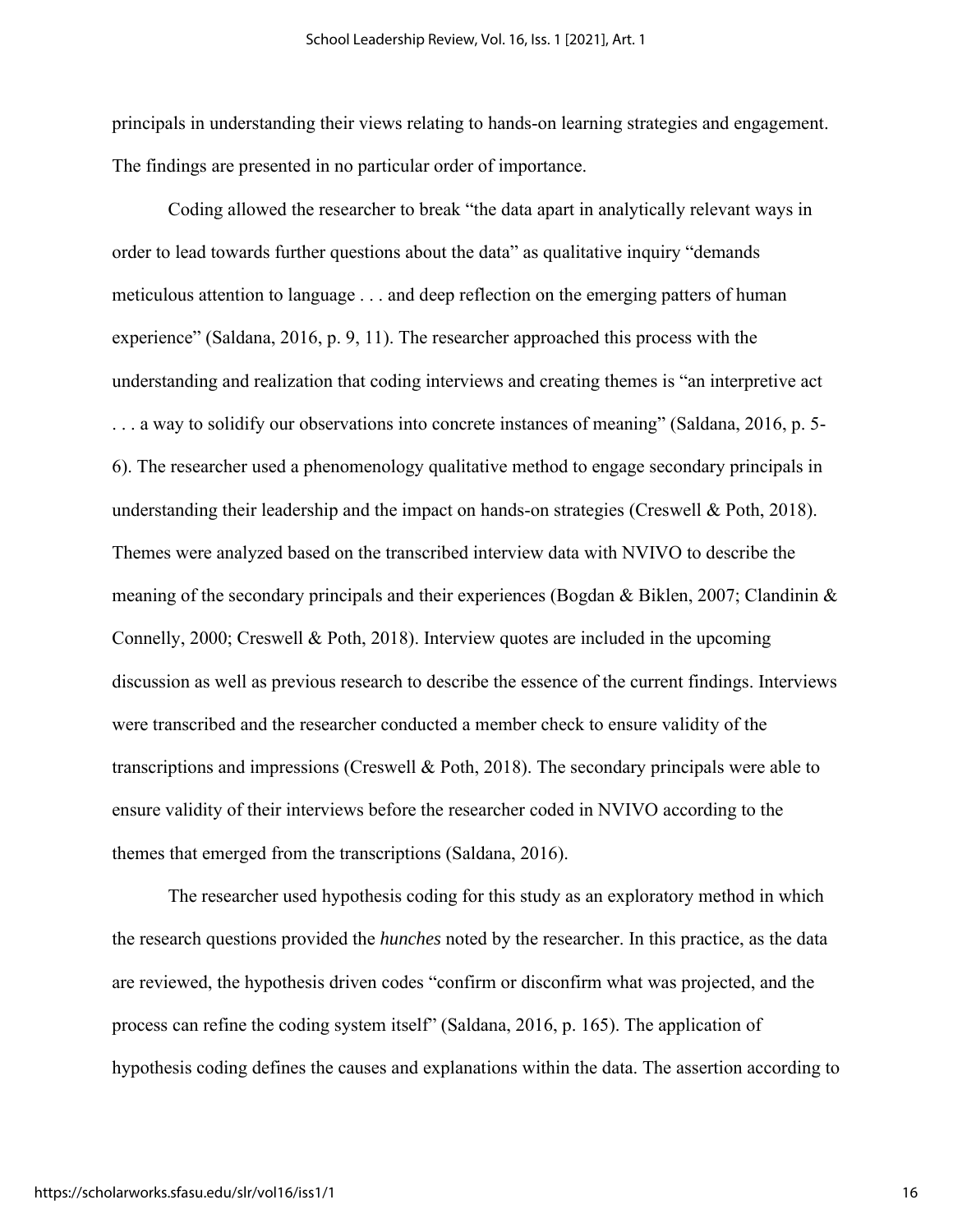Weber is that "there is no single right way to do content analysis. Instead, investigators must judge what methods are appropriate for their substantive problems" (Saldana, 2016, p. 173).

# **Implications**

The researcher found that the second research question, which related to how teachers continue this hands-on engagement throughout the school year, was not fully answered. More interviews would need to be conducted with a larger pool of participants to ensure clarity for this question. Regarding best practices, the participants in this study truly felt that they were doing the absolute best job they could, and the commonality that "many nights are long nights," causing the researcher to realize the following: time is not always on the secondary principal's side; developing an understanding of the differences between being an administrative versus an instructional leader is imperative; and consistency in training and monitoring teachers is a developmental need. Secondary principals need support and resources to effectively manage the dual roles to best serve their schools (DuFour & Marzano, 2011; Steyn, 2015).

## **Recommendations for Future Research**

This researcher noted with the participants that affluent schools tend to focus on principals mentoring their assistant principals and then having those assistant mentor the teachers simply because of the demands of the size of the school. Small schools and large urban schools operate in completely different ways and with different expectations. The researcher feels that more investigation and research should be conducted around this phenomenon. Another element that was concerning was how to structure special education for active hands-on engagement. This is a larger issue for observation, and developing consistency in research-based strategies is key. Another component is the struggle of ESL and newcomer students, specifically for teacher